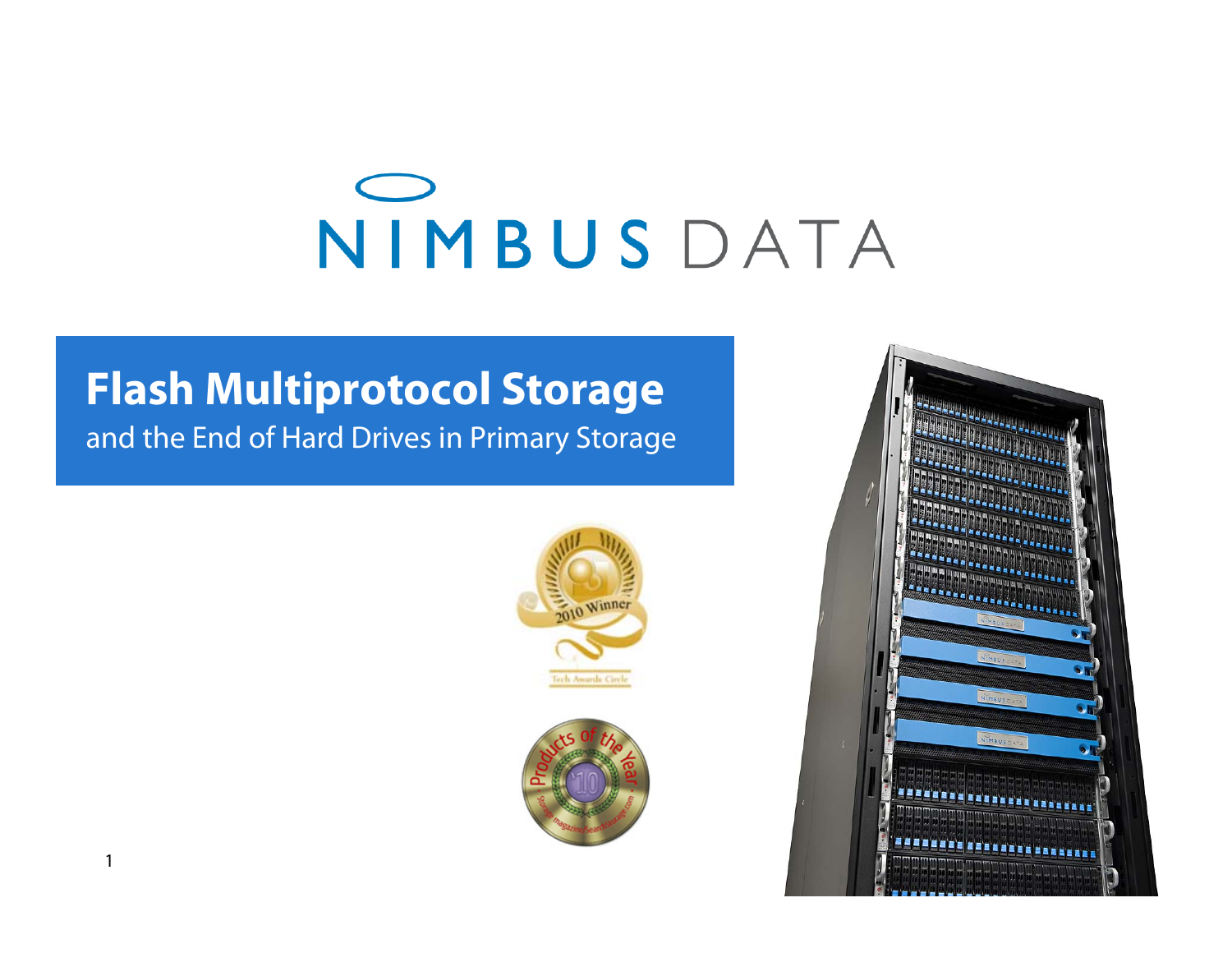#### **Market Forecast**

# Enterprise solid state shipments will double to 762,400 units and \$800 million in 2011, **growing to \$2.5 billion by 2014**.



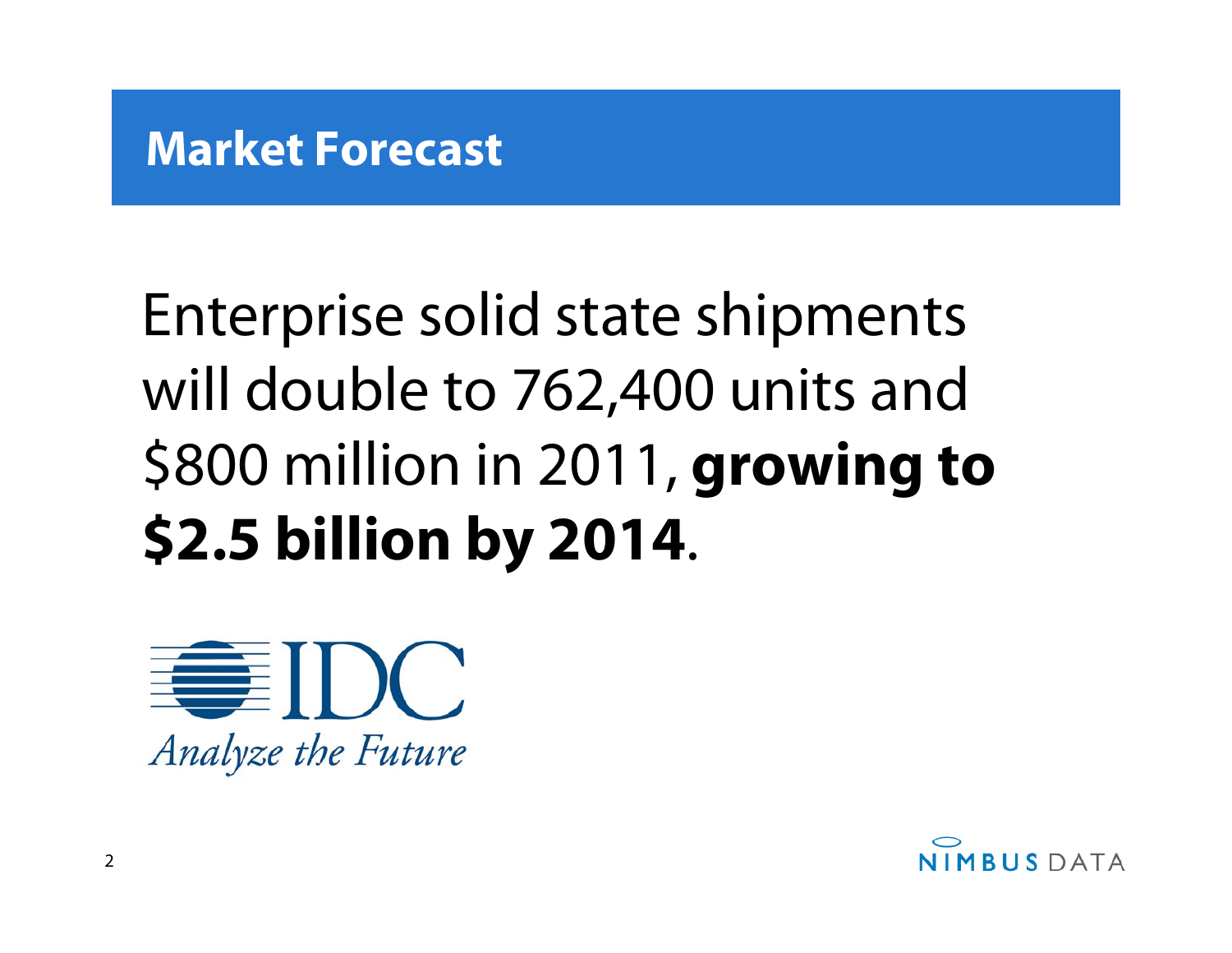### **The Problem**

|                   | 2000                                | 2005                                 | 2010                                                           |
|-------------------|-------------------------------------|--------------------------------------|----------------------------------------------------------------|
| <b>CPU</b> speed  | 1 x                                 | 5x                                   | 15x                                                            |
|                   | Pentium 4 1.5 GHz                   | Pentium D 2.6 GHz                    | Nehalem Quad 2.6 GHz                                           |
| <b>DRAM</b> speed | 1 x                                 | 4x                                   | 12x                                                            |
|                   | $2.1$ GB/s                          | $8.4$ GB/s                           | 25.6 GB/s                                                      |
|                   | <b>DDR1 PC-2100</b>                 | <b>DDR2 PC2-4200</b>                 | <b>DDR3 PC3-8500</b>                                           |
| Network speed     | 1 x                                 | 10x                                  | 100x                                                           |
|                   | 100Mb Ethernet                      | <b>Gigabit Ethernet</b>              | 10 Gigabit Ethernet                                            |
| <b>Bus speed</b>  | 1 x                                 | 15x                                  | 30x                                                            |
|                   | 133 MB/s                            | 2000 MB/s                            | 4000 MB/s                                                      |
|                   | <b>PCI 32/33 MHz</b>                | PCIe G1 x8                           | PCIe G <sub>2</sub> x <sub>8</sub>                             |
| Disk speed        | 1 x<br>3.8 ms seek<br>Cheetah 15K.2 | 1.2x<br>3.6 ms seek<br>Cheetah 15K.4 | 1.2x<br>$10 - 100x$<br>behind!<br>3.6 ms seek<br>Cheetah 15K.7 |

NIMBUS DATA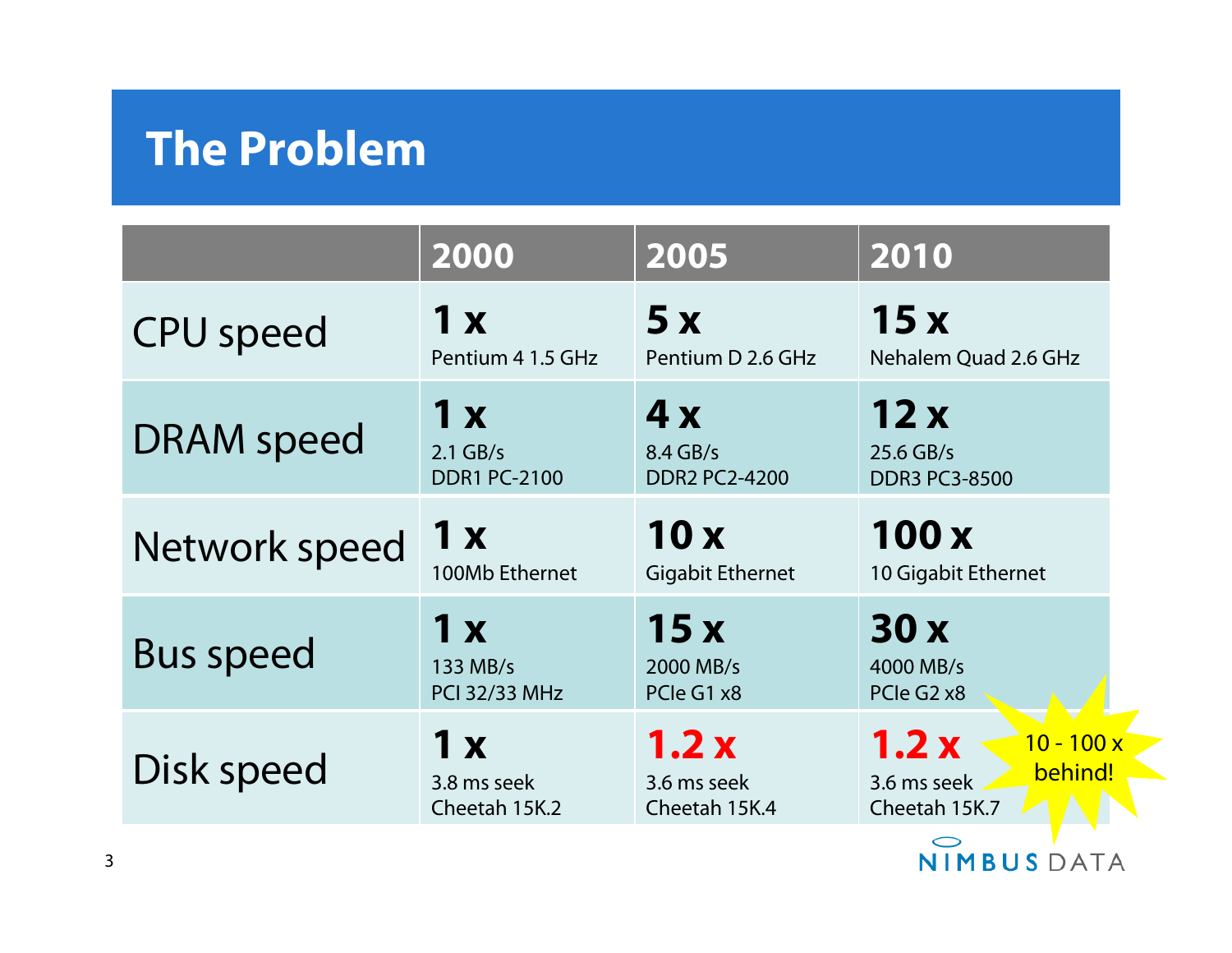# **Unacceptable Alternatives**

#### ►**Option #1: More spindles**

› Does not address latency, increases failure risk, and multiplies power, cooling, and datacenter rackspace costs

#### ►**Option #2: Short-stroke hard drives**

› Wastes 70% of storage capacity for limited speed gains

#### ►**Option #3: Caching**

Caches are 1000:1 oversubscribed, offering inconsistent results

### ►**Option #4: Tiering**

Adds complexity, more hardware, does not improve performance

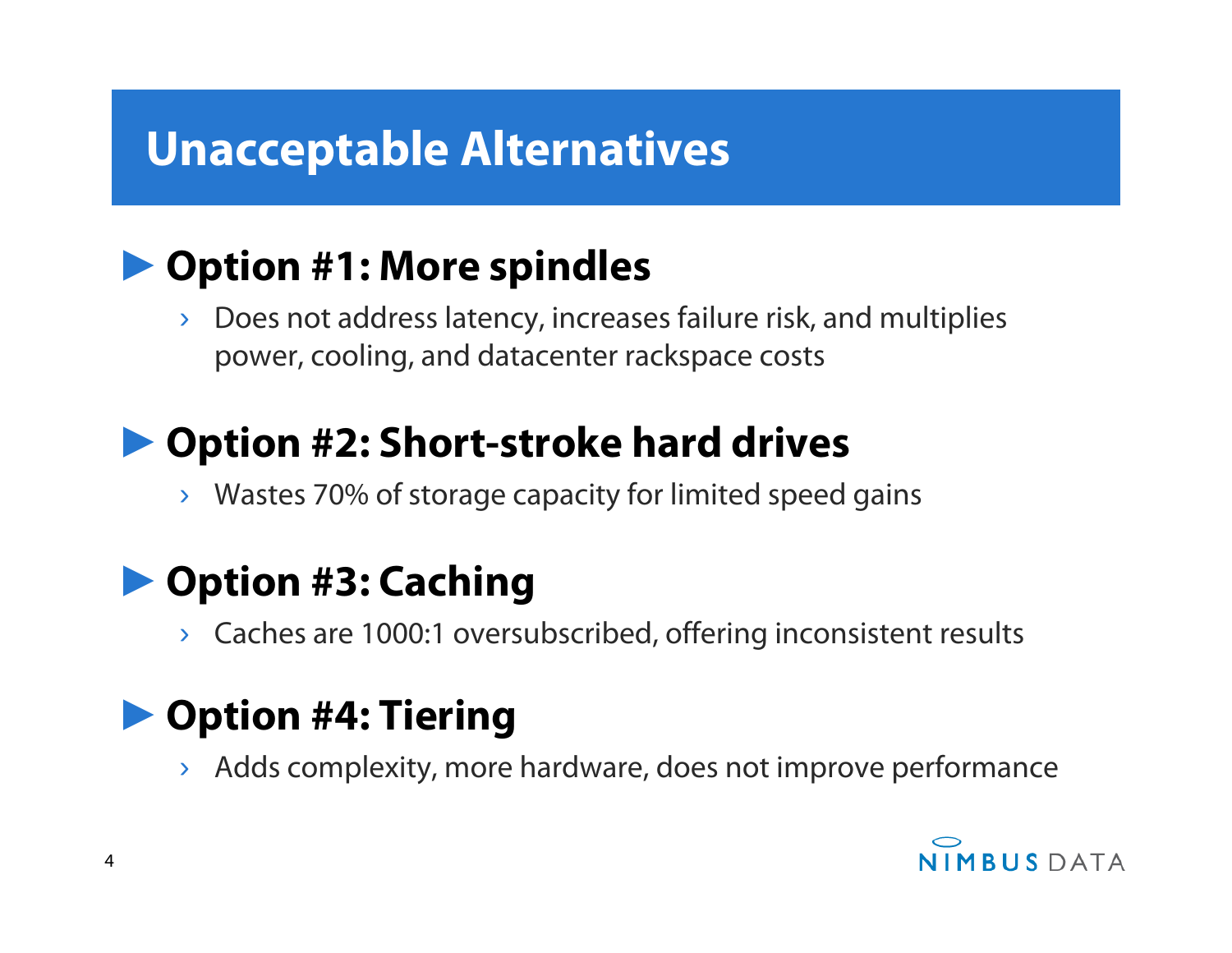## **NAND Flash as 15K Disk Replacement**

### ►**Huge Performance and Reliability Gains**

|                           | 15K HDD         | <b>NAND Flash</b> | Improvement       |
|---------------------------|-----------------|-------------------|-------------------|
| Performance (IOps)        | 350             | 30,000            | 86x greater       |
| Latency (ms)              | $10 \text{ ms}$ | $0.3$ ms          | <b>30x faster</b> |
| <b>Reliability (MTBF)</b> | 1.2 M           | 2.0 <sub>M</sub>  | 67% greater       |
| <b>Rebuild Times</b>      | 10-20 hrs       | 20-30 min         | <b>40x faster</b> |

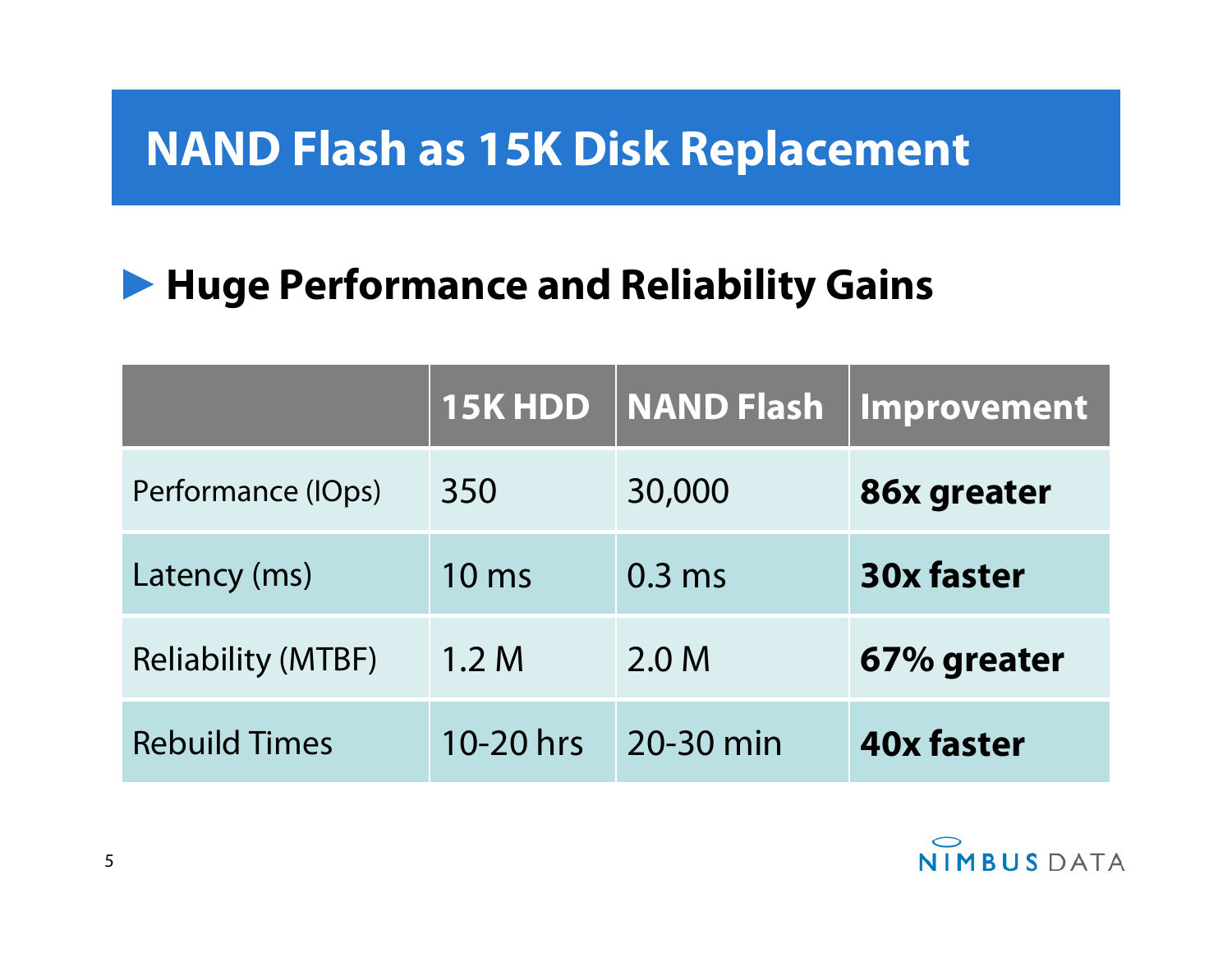## **NAND Flash as 15K Disk Replacement**

### ►**Significant Efficiency and Economic Gains**

|                     |    |       | 15K HDD   NAND Flash   Improvement |
|---------------------|----|-------|------------------------------------|
| Power (W / TB)      | 30 |       | 83% lower                          |
| Efficiency (IO / W) | 15 | 6,500 | 433x higher                        |
| Density (TB / U)    |    |       | 67% higher                         |

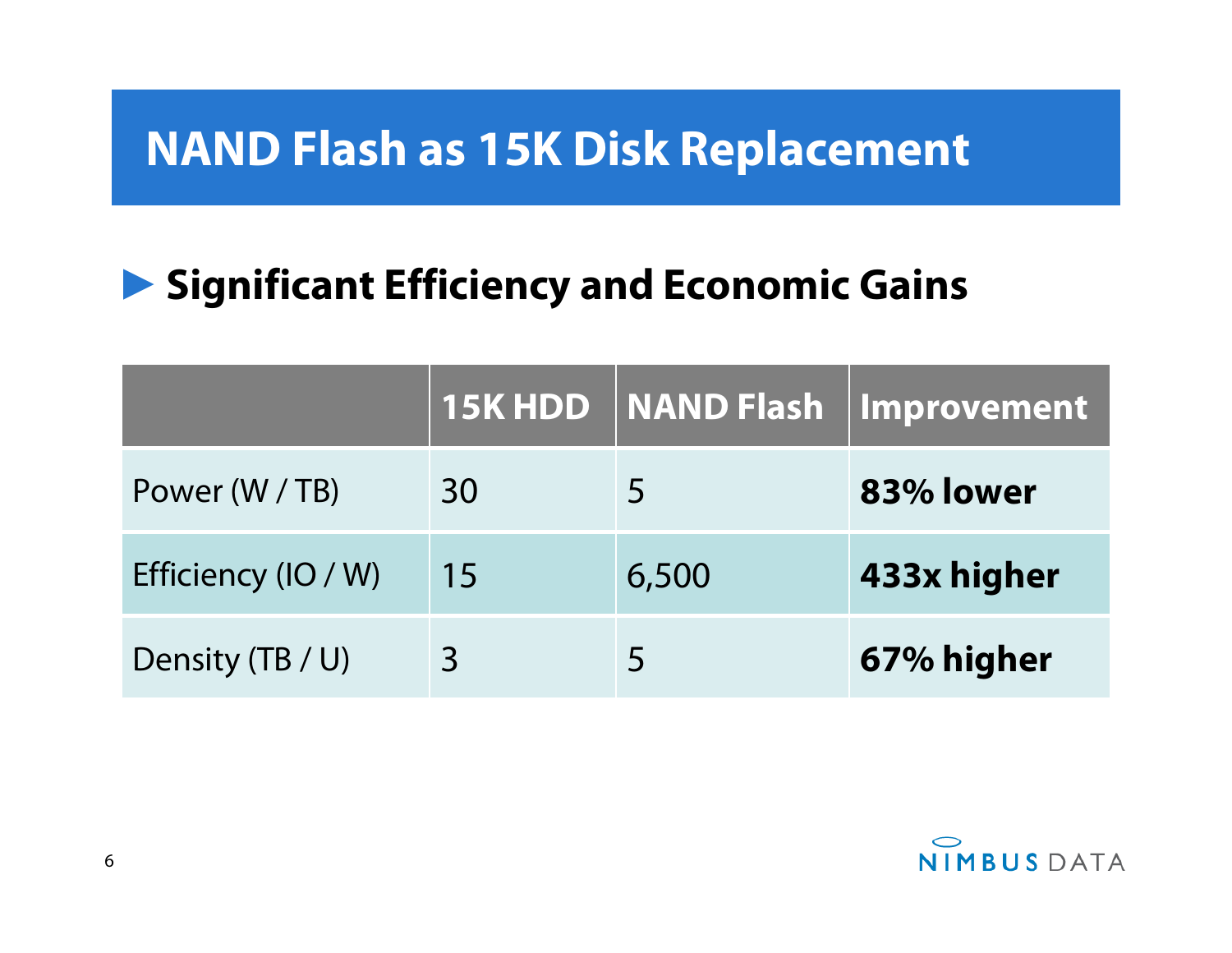# **The Solution**

#### ►**Nimbus S-Class**

- › 100% NAND flash memory
- $\rightarrow$  10 50x faster than disk arrays
- › 80% lower power usage
- 70% greater rack density
- Superior availability

#### ►**Game-changing Technology**

- $\rightarrow$  Purpose-built hardware  $+$  smart software
- › Comparable acquisition cost to aging 15K rpm disk arrays
- Significantly lower OpEx, enabling green datacenters
- Unparalleled performance to increase QoS and slash TCO



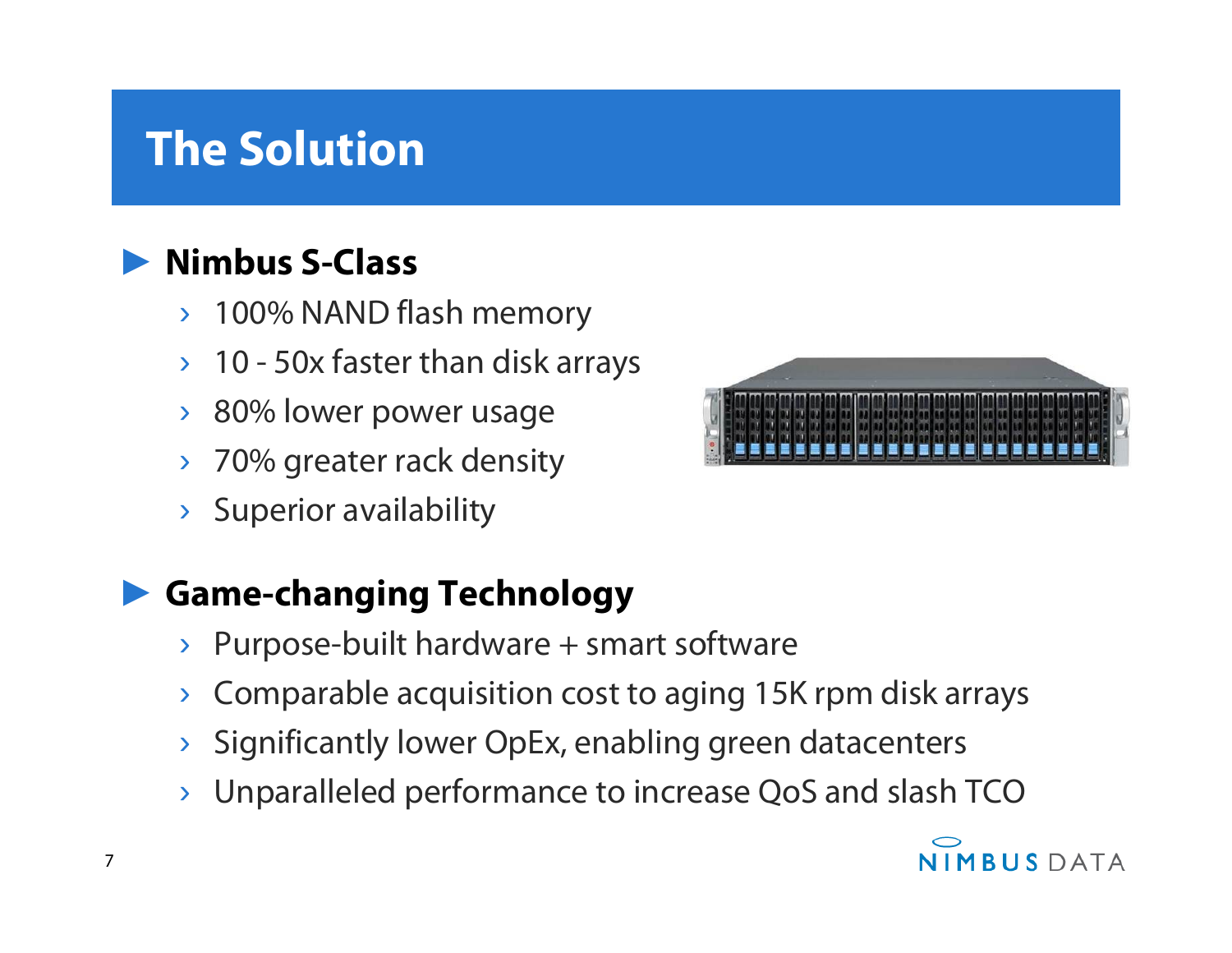# **System Architecture**

#### ►**Nimbus Data Details**

- › Modular 2.5, 5.0, and 10.0 TB rackmount systems
- › On-demand scalability to 250 TB via stacking
- › Up to 800,000 IOps and 8 GBps throughput
- › 1 Gb/10Gb Ethernet, 8 Gb Fibre Channel, and 40 Gb Infiniband
- › SAN and NAS

#### ►**Enterprise Flash Modules**

- › 24 hot-swap modules/shelf
- › 80% better MTBF than HDD
- › 10x more durable EMLC silicon
- › 28% additional reserve flash
- $\rightarrow$  TRIM and dynamic wear-leveling